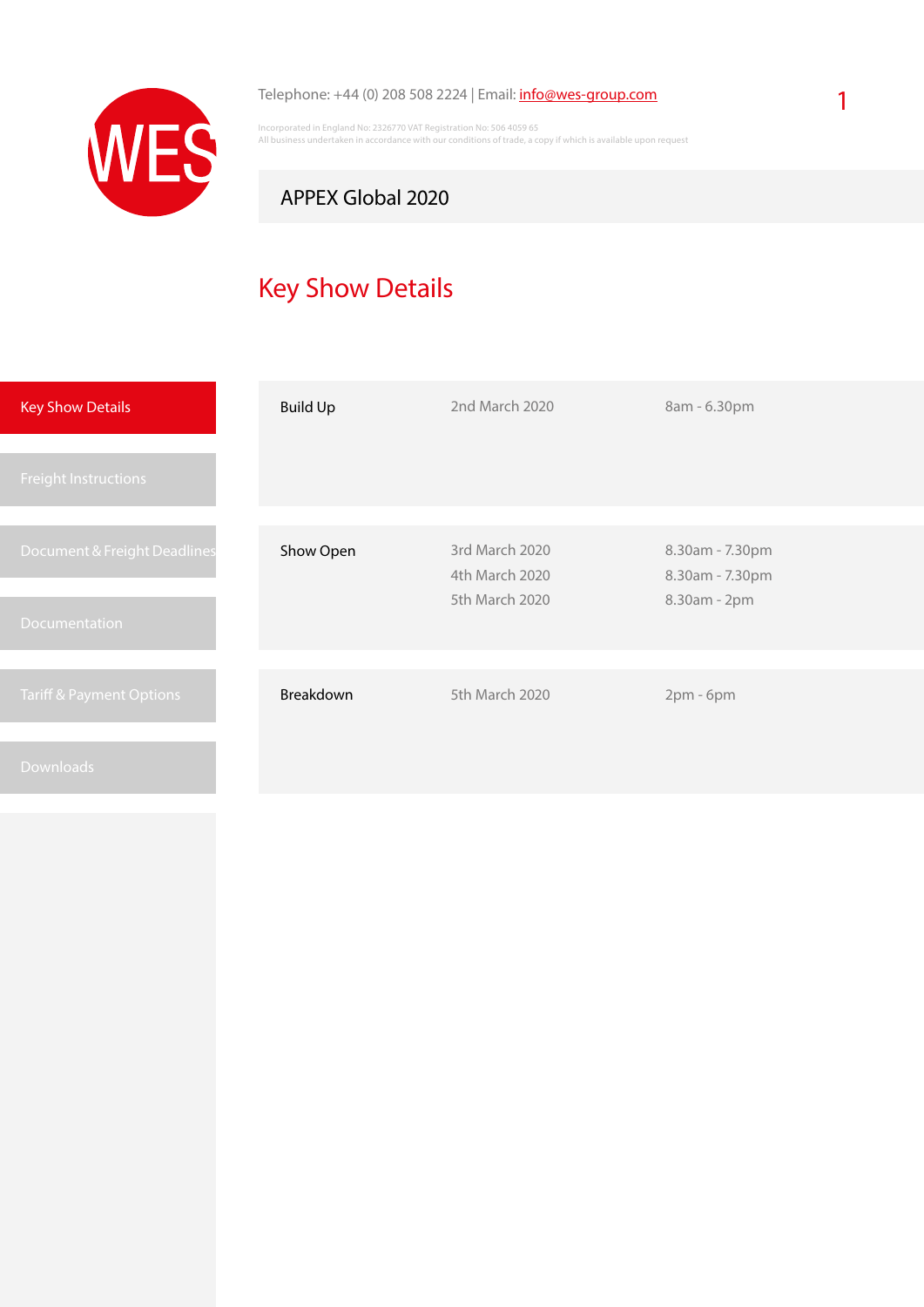

#### Telephone: +44 (0) 208 508 2224 | Email:  $\frac{info@wes-group.com}{1}$  $\frac{info@wes-group.com}{1}$  $\frac{info@wes-group.com}{1}$

Incorporated in England No: 2326770 VAT Registration No: 506 4059 65 All business undertaken in accordance with our conditions of trade, a copy if which is available upon request

### APPEX Global 2020

# Freight Instructions

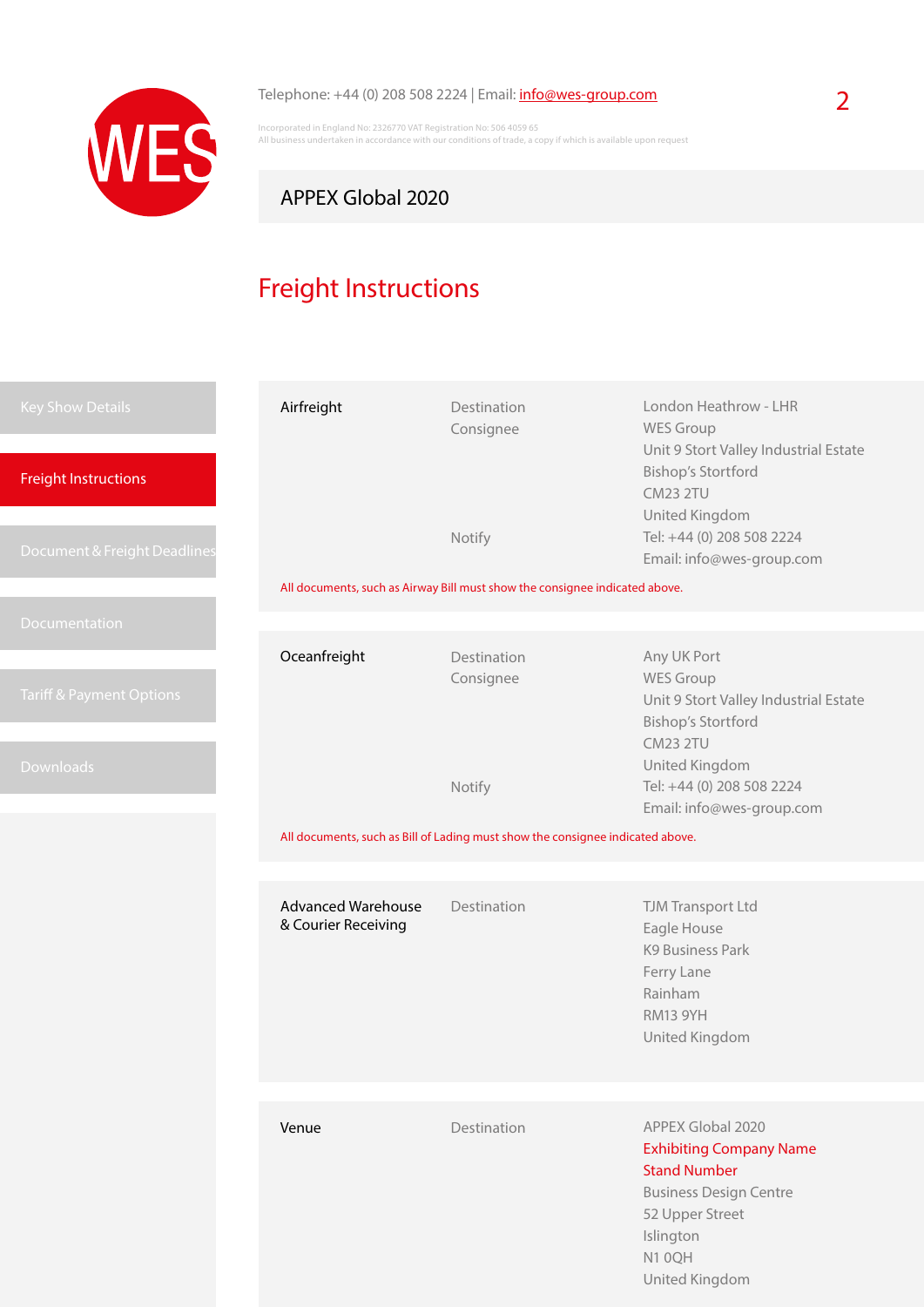

## Telephone: +44 (0) 208 508 2224 | Email: **[info@wes-group.com](mailto:info%40wes-group.com?subject=APPEX%20Global%202020%20-%20Logistic%20Services)** 3

Incorporated in England No: 2326770 VAT Registration No: 506 4059 65 All business undertaken in accordance with our conditions of trade, a copy if which is available upon request

## APPEX Global 2020

# Document & Freight Deadlines

| <b>Key Show Details</b>             | Airfreight                                                                                                                                      | <b>Documents Required</b><br>Document deadline | 1 x Airway Bill<br>1 x Commercial invoice / packing list<br>5 days prior to arrival |  |
|-------------------------------------|-------------------------------------------------------------------------------------------------------------------------------------------------|------------------------------------------------|-------------------------------------------------------------------------------------|--|
| <b>Freight Instructions</b>         |                                                                                                                                                 | Freight Deadline                               | 20th February 2020                                                                  |  |
|                                     |                                                                                                                                                 |                                                |                                                                                     |  |
| Document & Freight Deadlines        | Oceanfreight - FCL                                                                                                                              | <b>Documents Required</b>                      | 1 x Express Bill of Lading<br>1 x Commercial invoice / packing list                 |  |
| Documentation                       |                                                                                                                                                 | Document deadline<br>Freight Deadline          | 5 days prior to arrival<br>20th February 2020                                       |  |
|                                     |                                                                                                                                                 |                                                |                                                                                     |  |
| <b>Tariff &amp; Payment Options</b> | Oceanfreight - LCL                                                                                                                              | <b>Documents Required</b>                      | 1 x Express Bill of Lading<br>1 x Commercial invoice / packing list                 |  |
|                                     |                                                                                                                                                 | Document deadline                              | 5 days prior to arrival                                                             |  |
| <b>Downloads</b>                    |                                                                                                                                                 | Freight Deadline                               | 17th February 2020                                                                  |  |
|                                     |                                                                                                                                                 |                                                |                                                                                     |  |
|                                     | Advanced Warehouse Freight Deadline<br>& Courier Receiving                                                                                      |                                                | 27th February 2020                                                                  |  |
|                                     |                                                                                                                                                 |                                                |                                                                                     |  |
|                                     | Venue                                                                                                                                           | Freight Deadline                               | During build-up period                                                              |  |
|                                     | Please send all pre-alerts to info@wes-group.com or contact us on +44 (0) 208 508 2224                                                          |                                                |                                                                                     |  |
|                                     |                                                                                                                                                 |                                                |                                                                                     |  |
|                                     | <b>Booking Deadlines</b>                                                                                                                        | Fork Lifting                                   | 27th February 2020                                                                  |  |
|                                     |                                                                                                                                                 | Storage                                        | 27th February 2020                                                                  |  |
|                                     |                                                                                                                                                 | Labour for Unpacking and<br>Packing            | 26th February 2020                                                                  |  |
|                                     |                                                                                                                                                 |                                                |                                                                                     |  |
|                                     | Bookings received after the deadline will have to book onsite during<br>the build-up period with a credit card, however will not be prioritised |                                                |                                                                                     |  |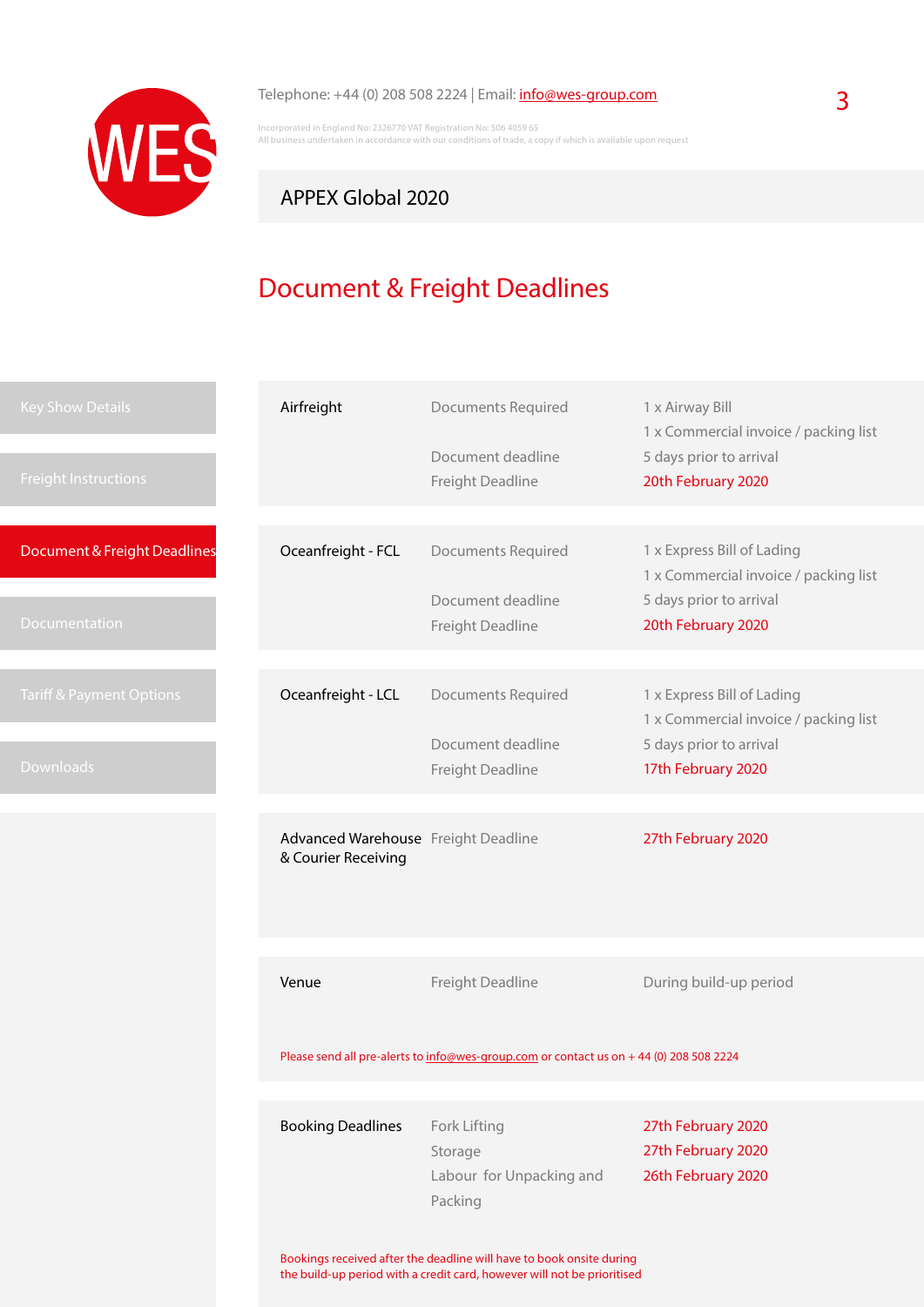

#### Telephone:  $+44$  (0) 208 508 2224 | Email:  $info@wes-group.com$  $info@wes-group.com$  $info@wes-group.com$ </u>

Incorporated in England No: 2326770 VAT Registration No: 506 4059 65 .<br>Iss undertaken in accordance with our conditions of trade, a copy if which is available upon request

### APPEX Global 2020

## Documentation

Customs Formalities & Examination

| Key Show Details<br><b>Freight Instructions</b> | AtA Carnet                           | Entry for goods under ATA Carnet allows free movement of the goods within<br>the UK, after the exhibition, for a period of up to 6 months or until the expiry of<br>the Carnet, whichever occurs first, before which the goods must be exported<br>(under Customs supervision). |  |
|-------------------------------------------------|--------------------------------------|---------------------------------------------------------------------------------------------------------------------------------------------------------------------------------------------------------------------------------------------------------------------------------|--|
|                                                 |                                      |                                                                                                                                                                                                                                                                                 |  |
| Document & Freight Deadlines                    | Temporary<br>Import                  | Goods may be temporarily imported under WES Logistics temporary import bond<br>facility, subject to a non-refundable bond fee. Please be advised that all goods                                                                                                                 |  |
| <b>Documentation</b>                            |                                      | entered under our security bond, remain under our control and, at the end of the<br>show, should either be exported, or permanently imported, by WES Logistics.                                                                                                                 |  |
|                                                 |                                      |                                                                                                                                                                                                                                                                                 |  |
| Tariff & Payment Options                        | Permanent<br>Import                  | For goods to remain in the United Kingdom import Duty and VAT will be<br>applicable. Duty and VAT % rates are available. Giveaways are not always                                                                                                                               |  |
| <b>Downloads</b>                                |                                      | exempt from Duty and VAT.                                                                                                                                                                                                                                                       |  |
|                                                 |                                      |                                                                                                                                                                                                                                                                                 |  |
|                                                 | Commercial Invoice<br>& Packing List | In order to assist you in the preparation of documents, we can supply<br>you with a combined commercial invoice and packing list.<br>This must show full description of goods, including unit price and                                                                         |  |

This must show full description of goods, including unit price and totals. Restrictions apply on quantities of giveaway items allowed which should be appropriate to the duration and attendance of the exhibition. The following must be shown:-

• Package number - it must match the case / markings mentioned

- Full description of contents and harmonisation codes
- Dimensions and gross weight

A copy of the commercial invoice / packing list should be firmly attached to the case beneath the case mark. Customs may examine the goods on importation, so it essential that a detailed packing list is provided to avoid delays in clearance. When cargo is shipped as an LCL / FCL container, a container packing list / manifest is required.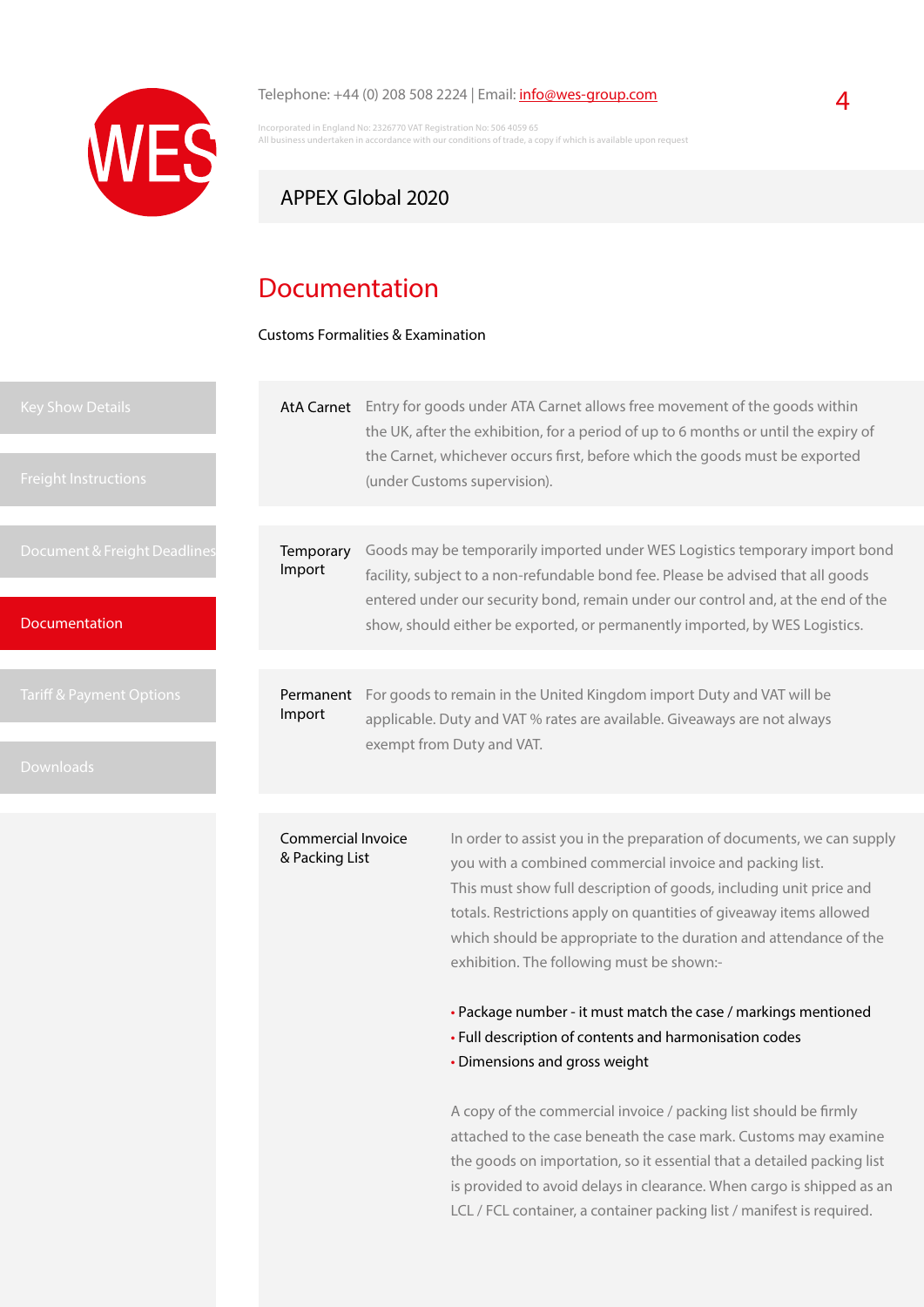

# Telephone: +44 (0) 208 508 2224 | Email:  $\frac{info@wes-group.com}{}$  $\frac{info@wes-group.com}{}$  $\frac{info@wes-group.com}{}$  5

Incorporated in England No: 2326770 VAT Registration No: 506 4059 65 All business undertaken in accordance with our conditions of trade, a copy if which is available upon request

## APPEX Global 2020

# Tariff & Payment Options

| <b>Key Show Details</b><br><b>Freight Instructions</b> | Tariff                 | Comprehensive quotations will be supplied upon receipt of<br>consignment details where requested or a copy of our tariff<br>of charges can be sent by e-mail.                                                                                                                                                                                         |  |
|--------------------------------------------------------|------------------------|-------------------------------------------------------------------------------------------------------------------------------------------------------------------------------------------------------------------------------------------------------------------------------------------------------------------------------------------------------|--|
|                                                        |                        |                                                                                                                                                                                                                                                                                                                                                       |  |
| Document & Freight Deadlines                           | <b>Payment Options</b> | Unless freight is routed via our appointed agent or you have an<br>account with us, we will require immediate payment of all charges<br>upon receipt of invoice. Bank details are specified at the bottom of<br>the invoice. Credit cards are also accepted for account settlement.<br>All business, without exception, is handled subject to the WES |  |
| <b>Documentation</b>                                   |                        |                                                                                                                                                                                                                                                                                                                                                       |  |
| <b>Tariff &amp; Payment Options</b>                    |                        | Group trading terms and conditions whether we act as agents or<br>otherwise, a copy of which is available upon request.                                                                                                                                                                                                                               |  |